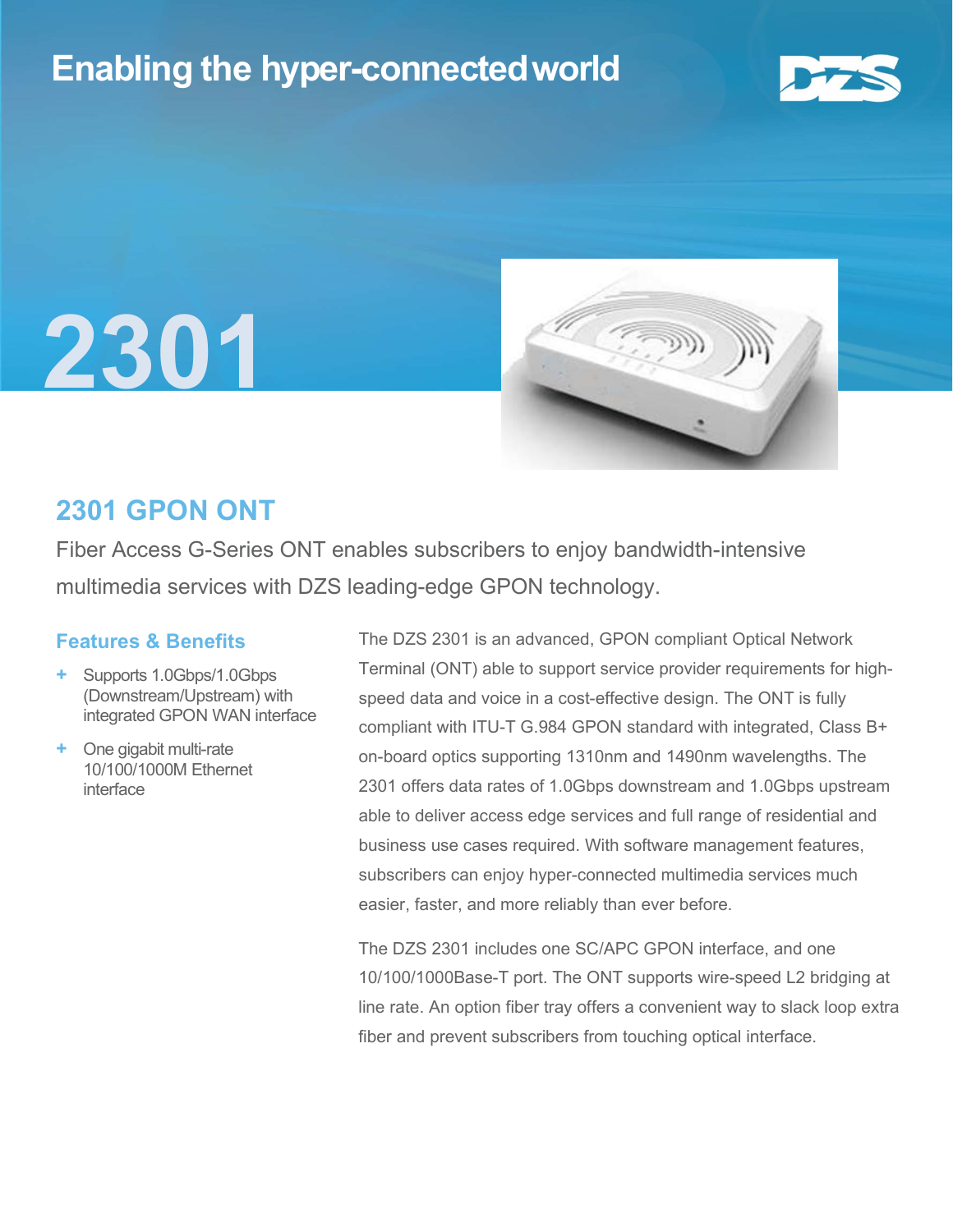## Fiber Access GPON ONT

# 2301



## Service Scenario

The GPON network consists of an Optical Line Termination (OLT) located at the Central Office, and a set of residential Single-Family Unit (SFU) and Multi Dwelling Unit (MDU) locations with Optical Network Terminals (ONTs). Between them is the optical distribution network (ODN) comprised of fibers, passive optical splitters and couplers.

The 2301 ONT supports 1.0G capable downlinks using the GPON standard. Services include High-Speed Internet (HIS), Packet Voice, IPTV, OTT video, and cloud enabled services to multi-media devices.

### Key Service Attributes

- + FSAN ITU-T G.984 GPON Class B+ compliant
- + One 10/100/1000MBase-T Ethernet ports, RJ45 supporting 1Gbps symmetrical services
- + IPTV multicast, IGMPv2 and IGMPv3 services
- + Traffic management including Q-in-Q tagging, 802.1Q VLANs, multiple subscriber VLANs
- + 802.1p priority bits, DiffServ and priority ques based on services types
- + 12 VDC input power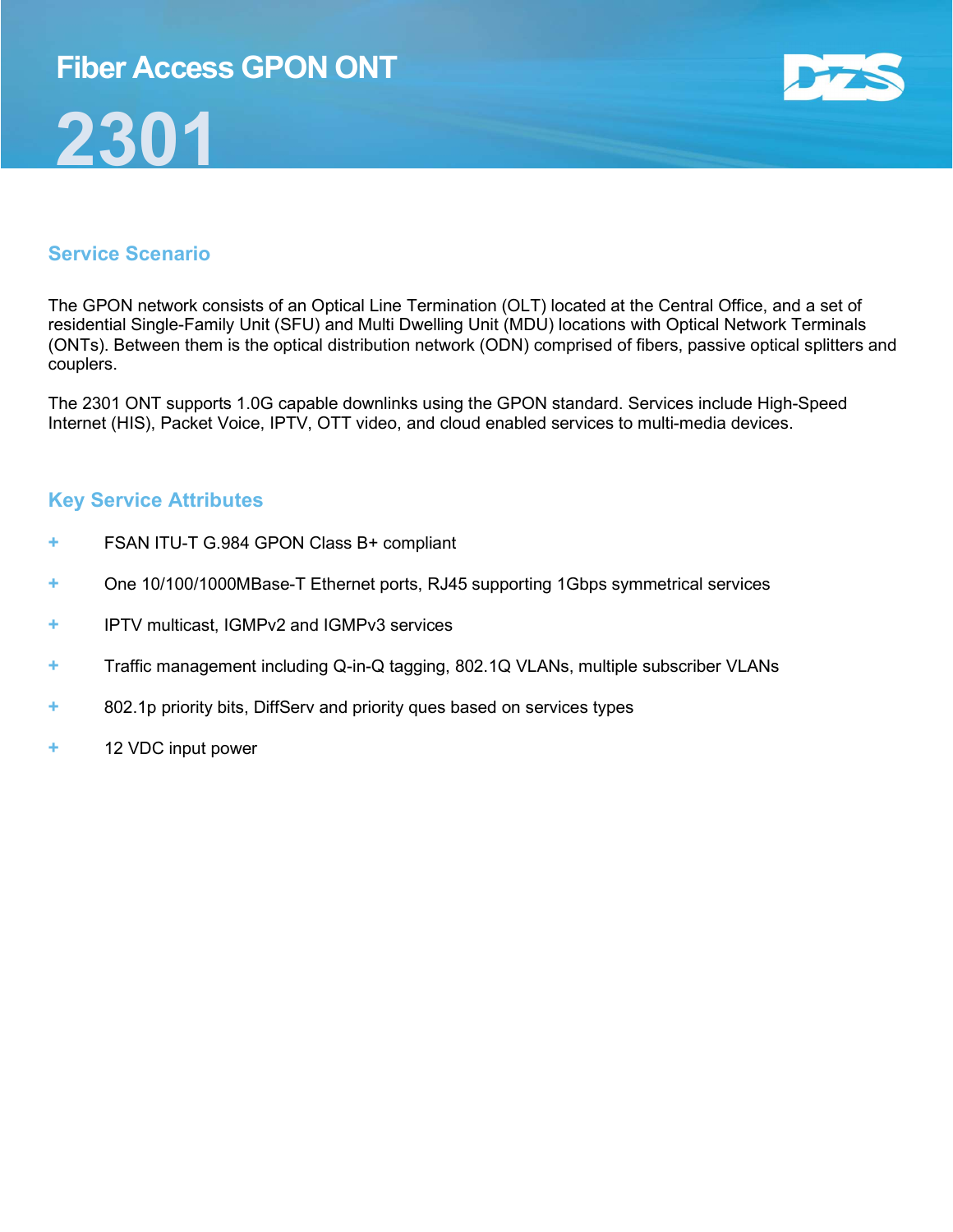## Fiber Access GPON ONT



# 2301

# Product Specifications

#### **Hardware**

- + Dimensions Width: 5.2" (130mm) Depth: 1.4" (34mm) Height: 3.5" (90mm)
- + Weight 0.81 LB (0.37 kg)
- + 128MByte Flash Memory
- + 128MByte SDRAM (DDR)
- + GPON WAN Interface
- + Capacity:1.0Gbps Down/1.0Gbps Up

#### Interfaces

- + WAN: 1 SC/APC port, GPON
- + LAN:1 port 10/100/1000MBase-T Ethernet (RJ45)
- + Power: 1 2-pin 12VDC barrel input
- + LED Indicators
- + Recessed RESET button

#### GPON

- + Class B+ optics, 20km (12.4 miles), reach, max split 64
- + Maximum ODN Attenuation, +28.5 dB link budget
- + GPON Type B redundancy support
- + xPON co-existence filter
- + Transmitter, 1310nm, +0.5 to +5 dBm, DBF
- + Receiver, 1490nm, -28 dBm, APD/TIA
- + Forward Error Correction (FEC) per G.989.3
- + Dying Gasp

#### Quality of Service

- + HW-based internal IEEE 802.1p (CoS)
- + Strict Priority (SP)
- + 802.1Q(VLAN tag) QoS mapping ToS/CoS
- + 8 queues per port
- + Classified traffic can be tagged with VLAN ID and Ethernet Priority bit, and can be assigned to priority queues
- + Classify packets into different IEEE 802.1p priority queues according to DSCP values (RFC 2475)
- + The range of traffic shaping or ratelimit shall between 64 Kbps to the maximum port rate with 64kbps granularity. The accuracy error shall be less than ±10%.
- + DSCP IP CoS (RFC 2475)

#### Software Features

- + IEEE802.1D and IEEE802.1Q
- + Address learning with auto aging-L2/BPDU Filter
- + Support 2048 MAC learning addresses
- + Multiple T-CONTs/GEM ports per
- device
- + Flexible mapping between GEM port and T-CONT
- + Priority queues and scheduling on upstream
- + Activation with automatic discovered serial Number and password

#### **Environmental**

- + Operating Temperature 32~104°F (0~+40°C) Commercial
- + Storage temperature 4~149°F (-20  $~\sim$  65 $^{\circ}$ C)
- + Operating humidity 5 to 90% (noncondensing)
- + Altitude: –200 to 10,000 feet (–61 to 3,048 m) above sea level

#### Powering

- + DC Power +12 VDC nominal, +10-16 VDC / 0.5A
- + Input power, 90-240VAC, 50/60Hz
- + Power consumption, ~6W maximum

#### Management

- + ITU-T 984.1/G988 compliant OMCI interface
- + CLI over telnet
- + LED indications for status

#### **Compliance**

- + FCC Part 15 Class B
- + ICES-003 Class B
- + CE Mark
- + Safety ETL/Intertek
- + IEC 62368-1, UL 62368-1, EN 62368-1
- + FDA IEC 60825-1
- + RoHS 2015/863/EU